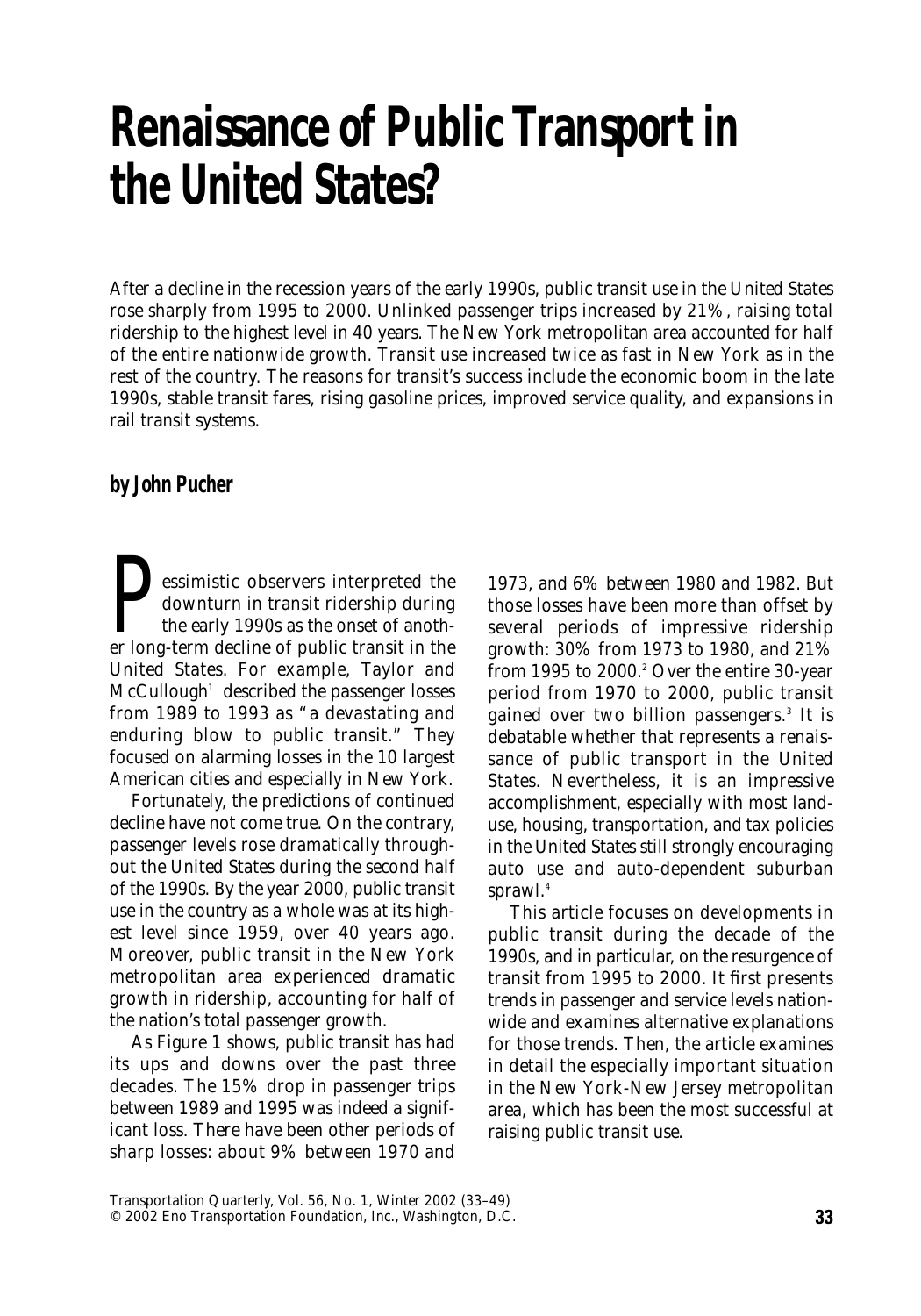

**Figure 1: Long-term Trends in Public Transit Ridership in the USA, 1970–2000 (millions of unlinked passenger trips)**

## **Nationwide Trends in Public Transit, 1990-2000**

As documented in Table 1, public transit use in the United States fell by over a billion unlinked trips between 1990 and 1995—a decline of 12%. Both bus transit and heavy rail transit (metros) were hit hard, losing 14% and 13% of their riders, respectively.<sup>5</sup> Only light rail transit (+43%) and demandresponsive services (+29%) posted significant gains. Suburban rail systems managed to increase passenger levels by a modest 5%.

As emphasized by Taylor and McCullough,<sup>6</sup> New York accounted for a substantial portion of the nation's ridership loss. Their calculation (59% of the total loss) is for the period 1989 to 1993 and only includes the New York City transit system, which accounts for about three-fourths of the region's transit passengers. When one includes the entire metropolitan region and examines the somewhat longer period 1990- 1995, one finds that the New York region accounted for only 34% of the total drop in transit use for the country as a whole.<sup>7</sup> Both calculations use the same unlinked passenger trips reported by the Federal Transit Administration, yet the Taylor and McCullough figure is almost twice as high.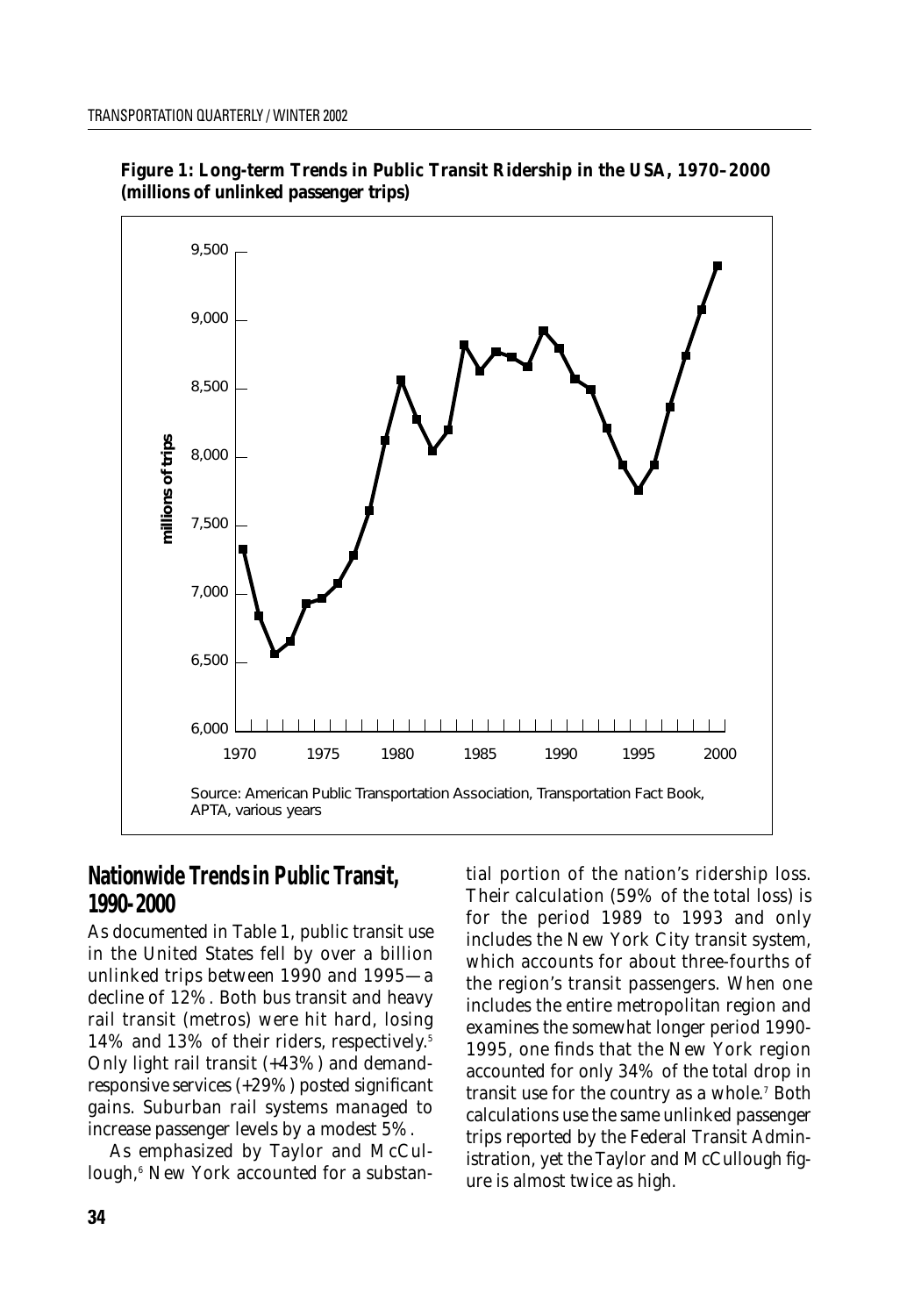

#### **Figure 2: Total Public Transit Passengers, USA Total vs. New York-New Jersey Metropolitan Area, 1990–2000**

The special situation in New York will be examined in much more detail later in this article. It is noteworthy, however, that even in the first half of the 1990s, New York's transit troubles do not appear to have been quite as dire as suggested by Taylor and McCullough. Moreover, the New York region's share of the country's total ridership loss from 1990 to 1995 is almost exactly the same as its percentage of total transit usage overall (about a third). In short, New York lost riders at the same rate as the rest of the country (see Figure 2).

#### **Factors in Transit's Decline, 1990 to 1995**

Service cutbacks were not the main reason for declining transit ridership in the early 1990s. In fact, total vehicles miles of service grew by 5%, even as ridership fell by 12% (see Table 2). Moreover, most systems were investing heavily to modernize vehicles, stations, and rights-of-way, so that the quality of service probably rose as well.

The most important reason for the nationwide drop in transit use from 1990 to 1995 was the economic recession in the early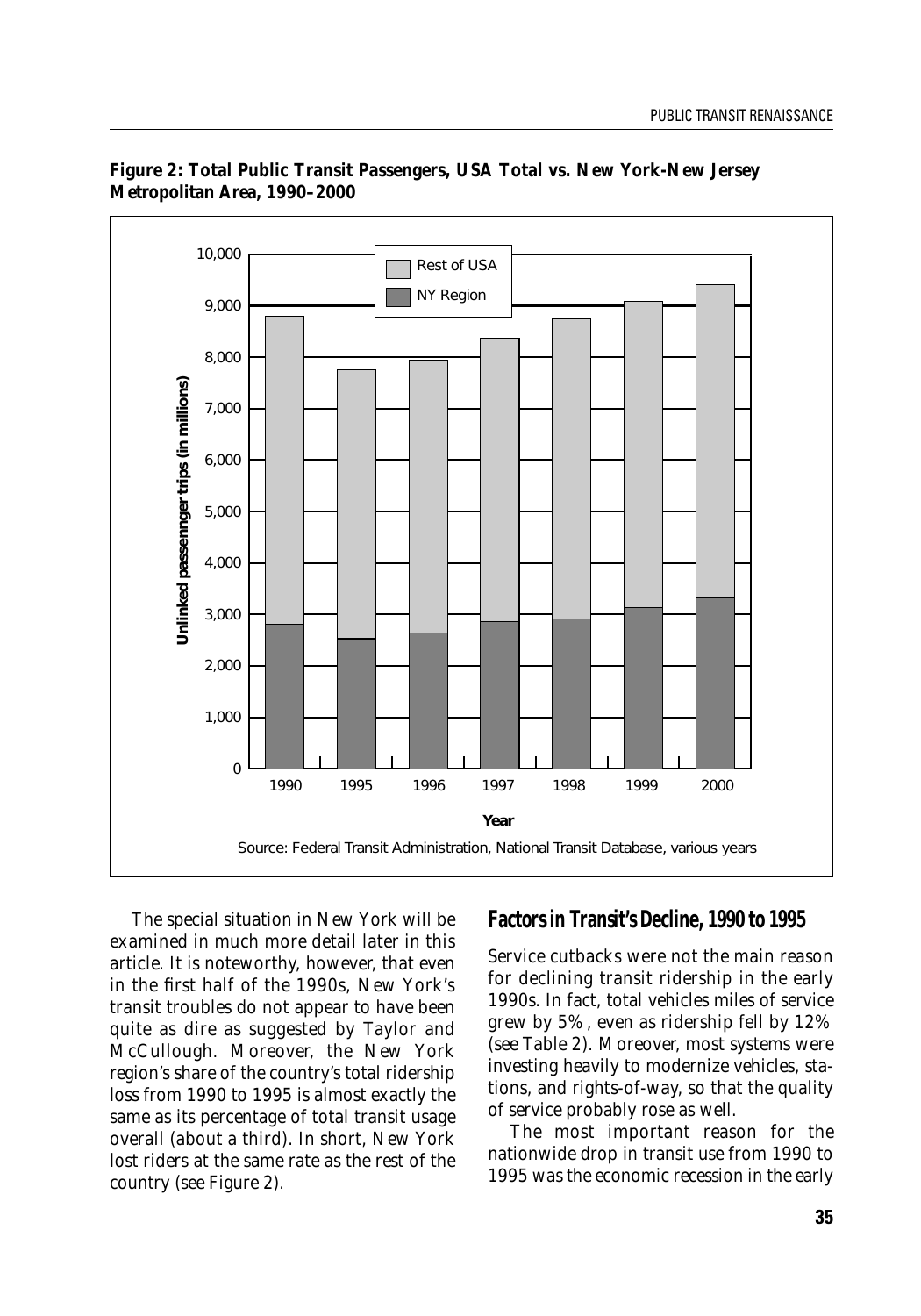| Mode/year                | 1985  | 1990  | 1995  | 1996  | 1997  | 1998  | 1999  | 2000  |
|--------------------------|-------|-------|-------|-------|-------|-------|-------|-------|
| Motor bus                | 5.675 | 5.803 | 4.967 | 5.004 | 5.134 | 5.504 | 5.596 | 5.679 |
| Trolley bus              | 142   | 126   | 119   | 117   | 121   | 117   | 120   | 122   |
| Light rail               | 132   | 175   | 251   | 261   | 262   | 276   | 292   | 293   |
| Heavy rail/metro         | 2.290 | 2,346 | 2,033 | 2,157 | 2,430 | 2,393 | 2,521 | 2,688 |
| Suburban rail            | 275   | 328   | 344   | 352   | 357   | 381   | 396   | 412   |
| Demand responsive        | 59    | 68    | 88    | 93    | 99    | 95    | 100   | 111   |
| Total public transit USA | 8.636 | 8.799 | 7.763 | 7.948 | 8.374 | 8.746 | 9.085 | 9.403 |
| <b>Total Metro NY/NJ</b> | 3.195 | 2.815 | 2.530 | 2.643 | 2.869 | 2.906 | 3.130 | 3.318 |
| % New York/New Jersey    | 37%   | 32%   | 33%   | 33%   | 34%   | 33%   | 34%   | 35%   |

**Table 1: Trends in Public Transit Ridership in the United States, 1985-2000 (millions of unlinked passenger trips)**

*Note: Total public transport passenger trips reported here exceed the sum of the individual modal totals shown in the table because the overall total at the bottom includes a few additional modes such as ferryboat, aerial tramway, cable car, inclined plane, monorail, and vanpool.*

*Source: American Public Transportation Association,* Transportation Fact Book, *APTA: Washington, D.C., various years; and American Public Transit Association website, www.apta.com/stats/ridershp/ and Federal Transit Administration, National Transit Database, annual. Total unlinked trips for New York/New Jersey in 2000 were projected using actual 2000 revenue passenger trips reported by the NY Metropolitan Transportation Council and the 1999 ratio (1.2) by which NYMTC understates unlinked trips (relative to official FTA figures) by excluding free transfers.*

#### **Table 2: Trends in Public Transit Service Provided in the United States, 1985-2000 (millions of vehicle miles operated)**

| Mode/year            | 1985  | 1990  | 1995  | 1996  | 1997  | 1998  | 1999  |
|----------------------|-------|-------|-------|-------|-------|-------|-------|
| Motor bus            | 1.863 | 2.130 | 2.184 | 2.221 | 2.245 | 2.175 | 2,276 |
| Trolley bus          | 16    | 14    | 14    | 14    | 14    | 14    | 14    |
| Light rail           | 17    | 24    | 35    | 38    | 41    | 44    | 49    |
| Heavy rail/metro     | 451   | 537   | 537   | 543   | 558   | 566   | 578   |
| Suburban rail        | 183   | 213   | 238   | 242   | 251   | 260   | 266   |
| Demand responsive    | 247   | 306   | 507   | 548   | 585   | 671   | 718   |
| Total public transit | 3.552 | 4.128 | 4.314 | 4.397 | 4.500 | 4.504 | 4,675 |

*Note: The total public transport passenger service reported at the bottom exceeds the sum of the individual modal totals shown above because the total summation differentially weights individual modes to reflect the varying passenger capacity of vehicles. For example, APTA assigns heavy rail vehicles 2.6 times the capacity of a standard bus, and assigns commuter rail 2.2 times the capacity of a bus. Thus, the total reported here is in terms of bus-equivalent miles of service. The overall total at the bottom also includes a few additional modes such as ferryboat, aerial tramway, cable car, inclined plane, monorail, and vanpool, which are not reported in the table at all.*

*Source: American Public Transportation Association,* Transportation Fact Book, *APTA: Washington, D.C., various years; and American Public Transit Association website, www.apta.com/stats/service/*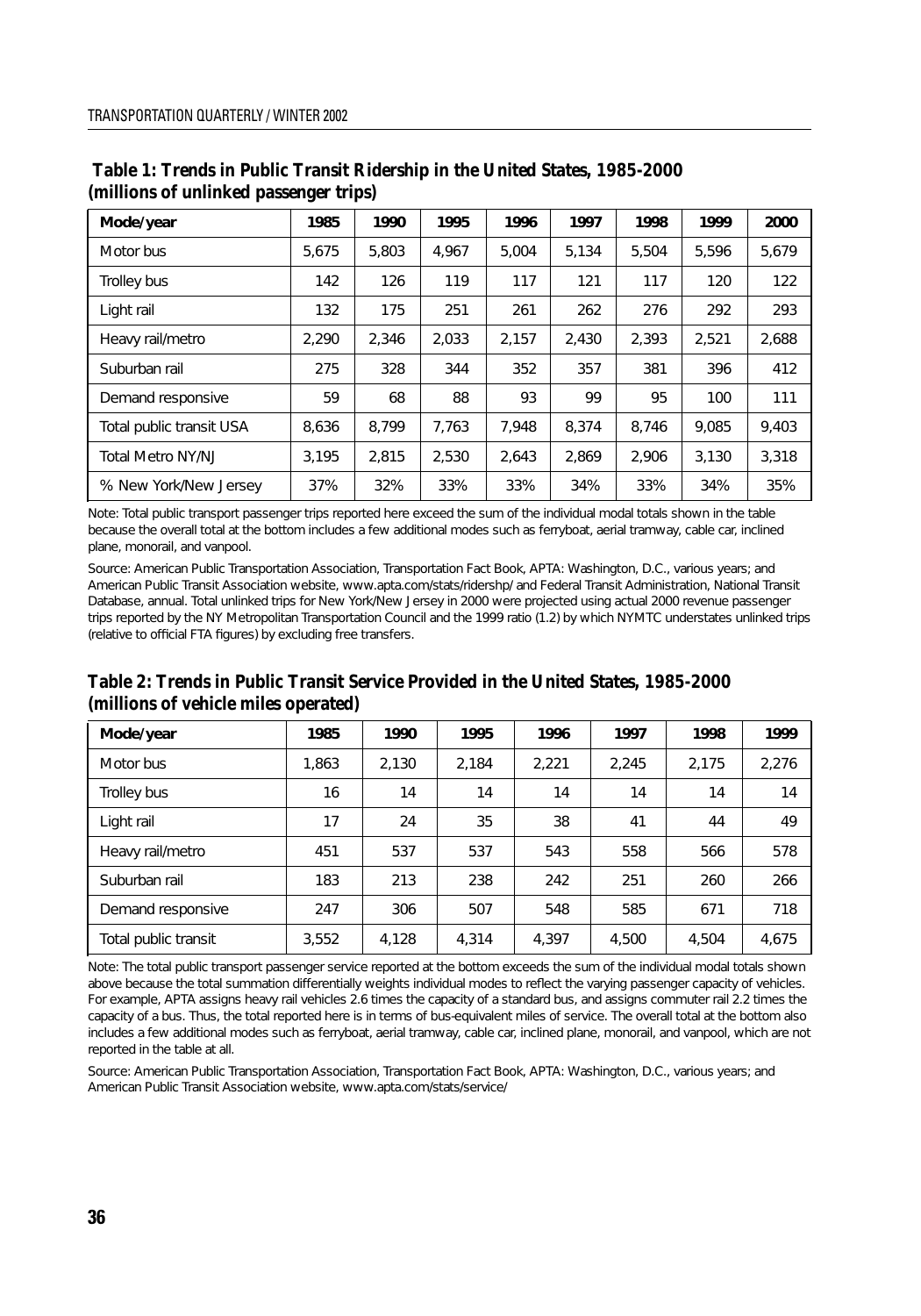|                          | 1990  | 1995  | 1996  | 1997  | 1998  | 1999  | 2000  |
|--------------------------|-------|-------|-------|-------|-------|-------|-------|
| U.S. population          | 248.7 | 262.8 | 265.2 | 267.8 | 270.2 | 272.7 | 281.4 |
| NYC metro population     | 19.6  | 19.9  | 19.9  | 20.0  | 20.1  | 20.2  | 21.2  |
| U.S. employment          | 109.4 | 117.2 | 119.6 | 122.7 | 125.9 | 128.9 | 131.8 |
| U.S. unemployment rate % | 5.6   | 5.6   | 5.4   | 4.9   | 4.5   | 4.2   | 4.0   |
| NYC employment           | 3.1   | 2.9   | 3.0   | 3.1   | 3.2   | 3.2   | 3.4   |
| NYC unemployment rate %  | 6.9   | 8.2   | 8.8   | 9.4   | 8.0   | 6.7   | 5.7   |
| NJ state employment      | 3.8   | 3.8   | 3.9   | 4.0   | 4.0   | 4.0   | 4.1   |
| NJ unemployment rate %   | 5.1   | 6.4   | 6.2   | 5.1   | 4.6   | 4.6   | 3.8   |

**Table 3: Trends in Population and Employment in the United States and the New York/New Jersey Metropolitan Area, 1990-2000 (in millions, except for unemployment rates, in percentages)**

*Note: The population figures for the Greater Consolidated New York Metropolitan Area include New York City, Long Island, northeastern New Jersey, and northern counties in New York state and Connecticut. The employment figures are only for the five boroughs of the city proper of New York, while those for New Jersey are for the entire state. Employment figures for the Consolidated Metropolitan Area were not available for the same time series.*

*Source: U.S. Bureau of the Census website (www.census.gov) and the Bureau of Labor Statistics website (www.bls.gov)*

#### **Table 4: Trends in Public Transit Fares in the United States, 1985-1999 (average fares per unlinked passenger trip)**

|                                                         | 1985 | 1990 | 1995 | 1996 | 1997 | 1998 | 1999 |
|---------------------------------------------------------|------|------|------|------|------|------|------|
| Average fare (in actual \$)                             | .53  | .67  | .88  | .93  | .89  | .87  | .90  |
| Average fare (in 1999 \$)                               | .83  | .82  | .96  | 1.00 | .92  | .89  | .90  |
| Transit fare as percent of<br>gasoline price per gallon | 43%  | 61%  | 74%  | 74%  | 74%  | 81%  | 76%  |

*Note: The average fare shown in the first line is expressed in the current dollar values for each respective year, while the second line adjusts for inflation and the declining value of the dollar over time by expressing fares for all years in constant 1999 dollars. The ratio in the last line is the simple ratio of the average fare to the average price of unleaded, regular gasoline in each year, showing that transit fares have almost doubled relative to the price of gasoline.*

*Source: American Public Transportation Association, Transportation Fact Book, APTA: Washington, D.C., various years; and American Public Transit Association website, www.apta.com/fares/fares.htm and www.bls.gov*

1990s. Indeed, Taylor and McCullough specifically cite this factor for the period 1989 to 1993. Although the total employment level rose from 109 million in 1990 to 117 million in 1995 for the USA as a whole, it actually fell in New York City and remained roughly constant in New Jersey (see Table 3). Moreover, the unemployment rate remained high from about 1990 until 1994. For the USA as a whole, the rate rose from 5.6% in 1990 to 7.5% in 1992, then fell to 6.9% in 1993, 6.1% in 1994, and 5.6% in 1995. Over the same period, unemployment was much more serious in New York City, with rates rising from 6.9% in 1990 to 11.0% in 1992, and then gradually falling to 10.4% in 1993, 8.7% in 1994, and 8.2% in 1995. By contrast, New Jersey's unemployment rates were just about the same as the national average, but higher during the peak of the recession (8.5% vs. 7.5% in 1992).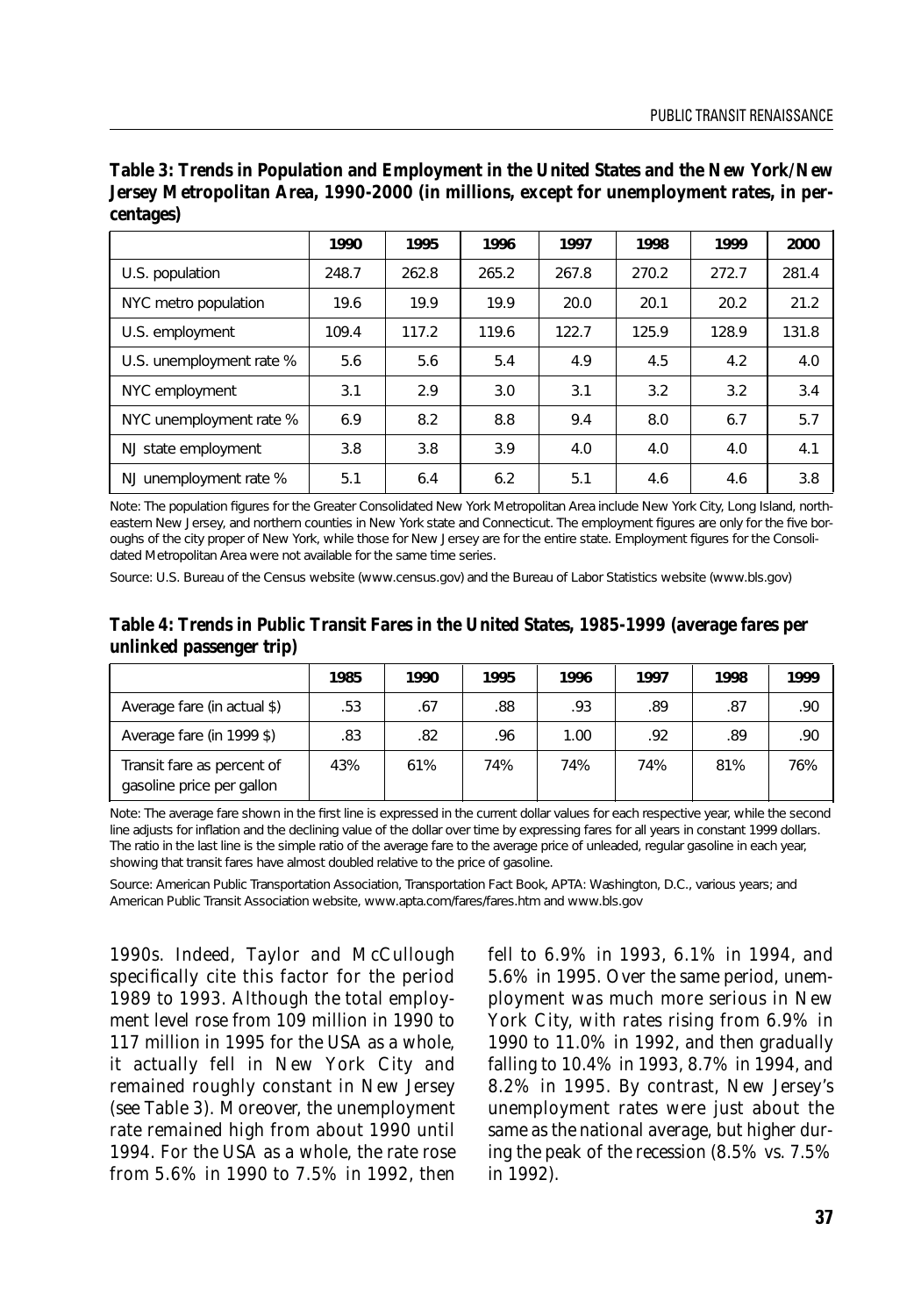Another factor that may have contributed to the loss of transit riders was the increase in transit fares during a period of cheap gas prices. As shown in Table 4, the average transit fare rose 31%, from \$.67 per trip in 1990 to \$.88 per trip in 1995, while gasoline prices rose by only 11%, from \$1.08 to \$1.20 per gallon. As a result, the relative price of transit rose from 61% of the per gallon price of gasoline in 1990 to 74% in 1995. It is difficult to say how much this relative transit price rise deterred ridership, but it certainly did not help transit.

# **Public Transit's Rebound, 1995 to 2000**

The second half of the decade presents a very different story indeed. Total transit trips rose by 21% between 1995 and 2000, far exceeding the 12% loss from 1990 to 1995 (see Table 1). The biggest increases, by far, have come with rail passengers. While bus usage rose by 14%, it was not enough to offset the even larger loss in bus passengers earlier in the decade. On net, bus trips fell by 2%. In sharp contrast, the net increase in riders over the decade was 18% for urban rail (metro and light rail) and 26% for suburban rail.<sup>8</sup> The 32% increase in heavy rail (metro) passengers from 1995 to 2000 was especially dramatic. Indeed, the 655 million additional heavy rail trips gained from 1995 to 2000 was more than double the 313 million heavy rail trips lost from 1990 to 1995. Light rail

and suburban rail also gained riders from 1995 to 2000, but the percentage growth was far less than for heavy rail (17% and 20%, respectively). Clearly, public transit became more rail-oriented during the 1990s, with a substantially higher proportion of total riders in 2000 than in 1990 (rising from 32% to 36% of unlinked trips).

As shown in Table 2, the expansion in vehicle miles of transit service since 1995 has not been nearly as fast as the increase in ridership. Official 2000 figures are not yet available, but between 1995 and 1999, total service grew by only 8%, less than half the 17% growth in passenger trips in that period. With a 24% increase in riders and only 8% more service, metro (heavy rail) passengers were subjected to the most increased crowding. Ridership on suburban rail grew only slightly faster than service levels (15% vs. 12%), with only slightly more crowding. In contrast, there appear to have been plenty of extra seats on light rail, where service grew twice as fast as ridership (40% vs. 16%).

The greater rail orientation of public transit in the USA is partly due to the enormous investment in new and expanded rail systems over the past two decades. As shown in Table 5, 21 completely new rail systems have begun operations since 1985, including 10 light rail systems, three heavy rail systems, and eight suburban rail systems. Moreover, the trend toward rail seems almost certain

|                                      | Light rail | Heavy rail<br>(metro) | Suburban<br>rail | <b>Total rail</b><br>transit |
|--------------------------------------|------------|-----------------------|------------------|------------------------------|
| Route miles operating, 2000          | 439        | 1.269                 | 3.823            | 5.531                        |
| New systems since 1985               | 10         |                       | 8                | 21                           |
| Route miles under construction, 2000 |            | 28                    | 135              | 234                          |
| Route miles in design stage, 2000    | 233        | 6                     | 300              | 539                          |
| Route miles in planning stage, 2000  | 532        | 90                    | 2.334            | 2.956                        |

**Table 5: Expansion of Rail Transit Systems in the United States**

*Source: American Public Transportation Association,* Transportation Fact Book, *APTA: Washington, D.C., 2001; and American Public Transportation Association, unpublished data on new rail project starts*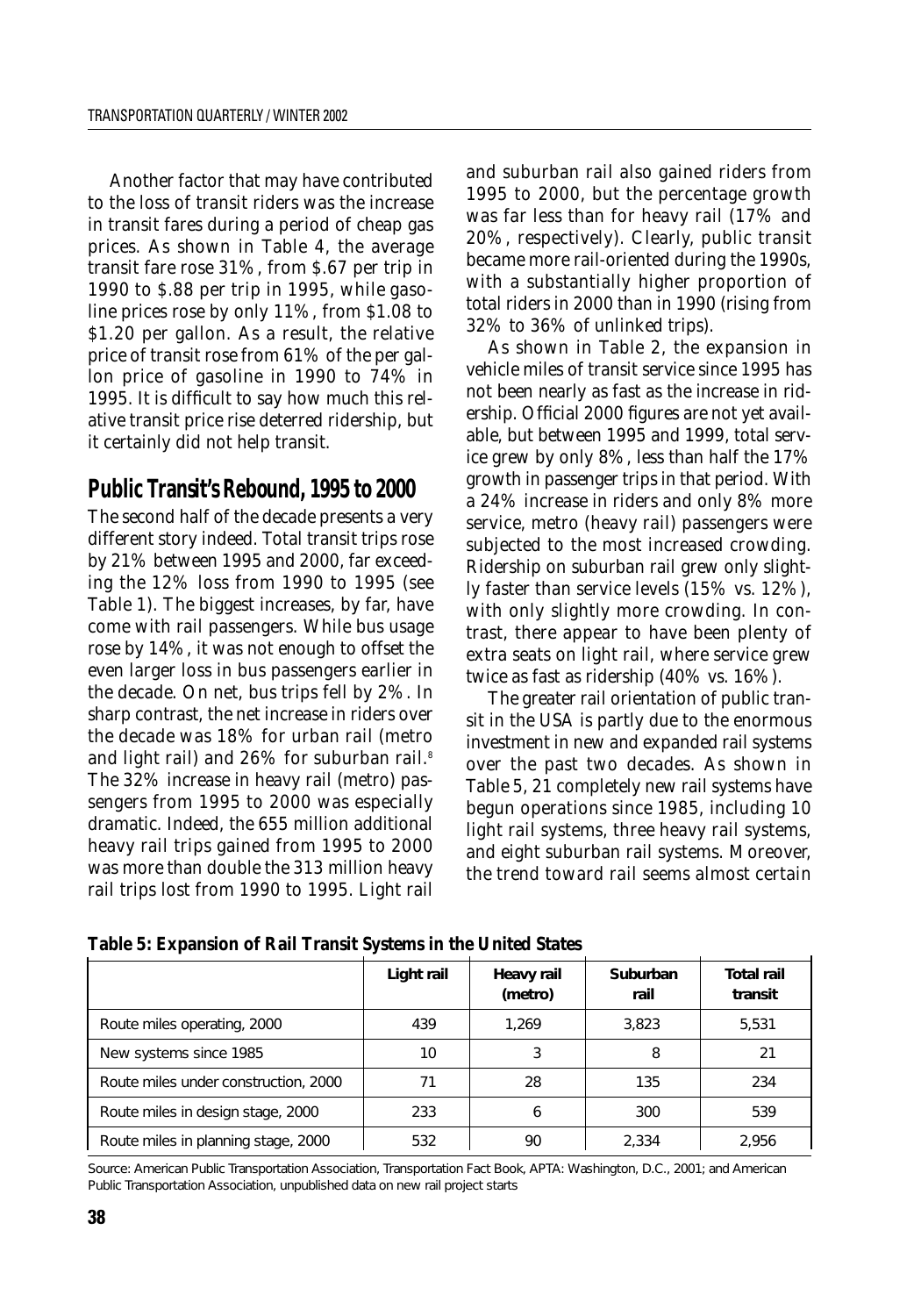to continue in the coming years. As of 2000, 234 route miles of new rail systems were under construction, 539 additional route miles were in the design stage, and 2,956 route miles were in the planning stage.

#### **Factors Facilitating Transit's Comeback**

Overall, the New York metropolitan area was the main force in producing the impressive nationwide gain in public transit use from 1995 to 2000. It accounted for almost half of the total increase (788 million out of 1,640 million additional riders). While passenger levels rose by 21% for the country as a whole between 1995 and 2000, they rose by 31% in the New York region. Excluding the New York region, transit ridership grew by only 16%. In fact, the growth in transit ridership has been almost twice as fast within the New York region as outside of it (31% vs. 16%).

Thus, American public transit's dramatic turnaround at mid-decade was largely due to burgeoning public transport use in New York, which is discussed in detail later in this article. But it was also due to an economic boom in all sections of the country, leading to record low unemployment rates, soaring worktrip demand, increased travel for other purposes as well, and rapidly worsening roadway congestion. As shown in Table 3, total U.S. employment rose by 15 million jobs from 1995 to 2000, about twice as fast as the growth in the first half of the decade. Moreover, the unemployment rate fell to only 4% in 2000. That reversal was even more dramatic in the New York region. Between 1995 and 2000, the unemployment



Ridership on the Washington, D.C. Metro has soared over the past decade, making it the second largest heavy rail system in the country, second only to New York and with 50% more passengers than Chicago's system. The D.C. Metro was one of the first to provide direct rail access to its airport, Reagan Washington National. Many other systems have followed, so that nine American cities now have rail connections to their airports. Photo courtesy American Public Transportation Association (APTA).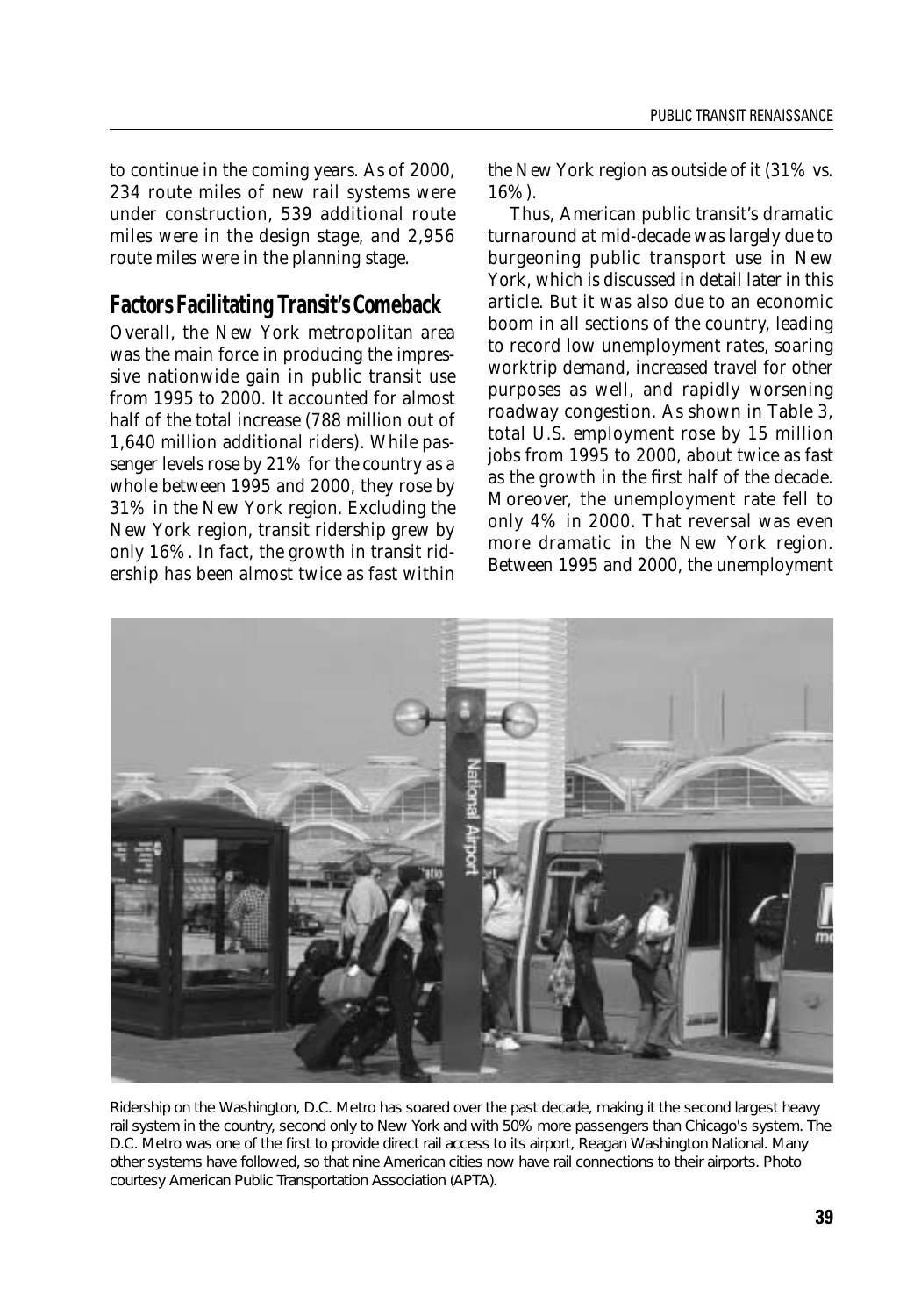rate fell from 8.2% to 5.7% in New York City, and from 6.4% to 3.8% in New Jersey. In contrast to the country as a whole, total employment levels in New York City had actually fallen by 6% in the first half of the decade, but then rebounded by 17% over the second half of the decade. In New Jersey, total employment remained roughly constant until 1995, then grew by 8% in the second half of the decade. Both for the country as a whole, and especially in the New York region, the much lower unemployment after 1995 gave a boost to transit, which relies heavily on worktrips for its passenger base.

Transit fare and gasoline price trends were also a bit more favorable for public transport in the decade's second half (see Table 4). Average transit fares rose by only 2% from 1995 to 1999; indeed, adjusting for the declining value of the dollar, fares actually fell by 6% in constant dollars. At the same time, the average price of a gallon of gasoline fell slightly from \$1.20 in 1995 to \$1.19 in 1999, and then rose sharply to \$1.59 in 2000. That sudden rise in gasoline prices may also have helped public transit at the end of the decade.

Congestion has been increasing on most urban and suburban roadways in the USA for the past two decades. That is confirmed by the periodic measurements of the congestion index produced by the Texas Transportation Institute.<sup>9</sup> With almost all metropolitan areas experiencing worsening congestion throughout the 1990s, the push for new rail systems with separate rights-ofway may be understandable. More than a thousand miles of HOV lanes are currently available for use by buses (and carpools).<sup>10</sup> Nevertheless, most American cities do not provide buses any insulation at all from roadway congestion, which slows down buses and makes their schedules less reliable.

The traffic situation in New York is a bit different. New York's congestion index actually fell from 1.05 to 1.01 between 1990 and

1992 but rose sharply to 1.11 by 1997.<sup>11</sup> The fall in the early 1990s and rise in the late 1990s are inversely correlated with the especially high unemployment rate in the early 1990s and the low unemployment in the late 1990s. Clearly, low unemployment and high levels of economic activity encouraged more travel, leading to more roadway congestion. That greatly increased the attractiveness of rail transit with separate rights-of-way, of which the New York region has more than the rest of the country combined (505 million vehicle miles of rail service vs. 386 million outside the New York region).<sup>12</sup> The New York region also benefits from exclusive bus lanes on the most important access routes from New Jersey and Long Island into Manhattan, so that even bus services have attracted many motorists who would otherwise be sitting in traffic jams on the regular lanes.

The expansion of public transit services and moderation in transit fares over the second half of the 1990s were facilitated by a substantial increase in government assistance (see Table 6). When calculated in inflationadjusted, constant dollars, the increase in total government subsidy (from all levels) was almost three times greater in the four years from 1995 to 1999 than it was during the five years from 1990 to 1995 (14% vs. 5%). At least it appears to have paid off in this case, producing the second largest increase in transit ridership since 1970.

## **Public Transit Boom in New York**

For many years, the residents of the Greater New York metropolitan area have been the country's best customers of public transit. While Americans, on average, make less than 2% of their trips by any form of public transport, New Yorkers rely on public transport for roughly a fourth of their daily travel.<sup>13</sup> The New York metropolitan area accounts for only 7% of the nation's total population but for 35% of the nation's public transport riders. The recent boom in public transit in the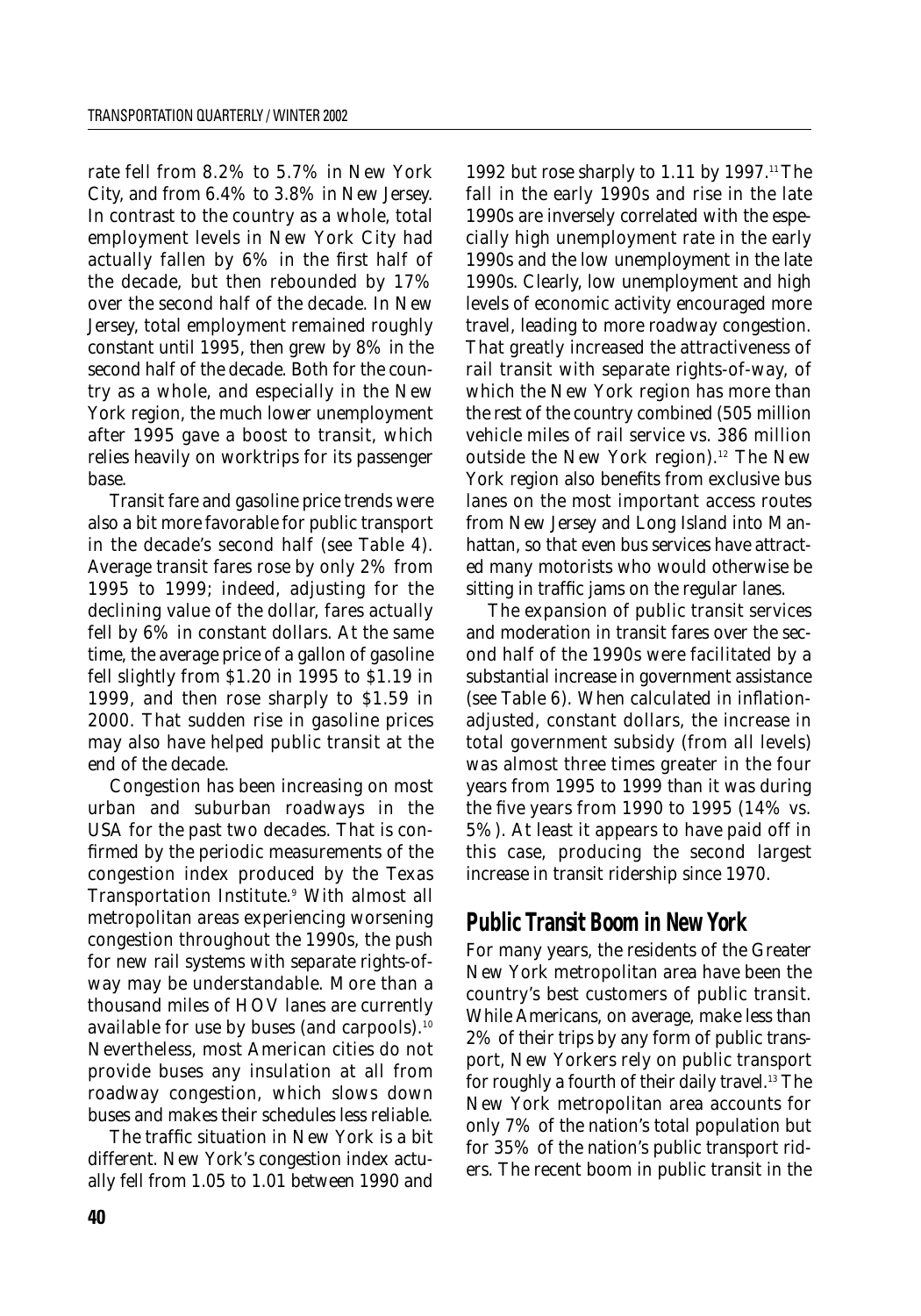|                         | 1988   | 1990   | 1995   | 1999   |
|-------------------------|--------|--------|--------|--------|
| Operating subsidies     | 8.471  | 9.267  | 10,172 | 12.575 |
| Capital subsidies       | 3.865  | 4.936  | 7,230  | 8.975  |
| Total subsidy           | 12.236 | 14.203 | 17.402 | 21,550 |
| Subsidy in 1999 dollars | 17,253 | 18,038 | 18,968 | 21,550 |

#### **Table 6: Trends in Public Transit Subsidies in United States, 1988-1999 (in millions of dollars)**

*Note: The total subsidy line represents the actual subsidy for each year, without adjusting for inflation and the declining value of the dollar. The bottom line in the table adjusts for inflation by expressing all subsidy values in terms of constant 1999 dollars, thus reflecting the real increase in purchasing power or value of the subsidies.*

*Source: American Public Transportation Association,* Transit Fact Book, *APTA: Washington, D.C., various years; and American Public Transportation Association website, www.apta.com/stats/fundop/opfund.htm, and www.apta.com/stats/fundcap/capfund.htm*



Ridership on the New York City subway rose by 34% between 1990 and 2000, causing severe overcrowding on most lines. Photo courtesy New York City Transit (NYCT).

New York region has yet further enhanced its dominance in American public transit.

Public transit systems in all portions of the metropolitan area have experienced growth in passenger levels. The region includes the 8.0 million residents of New York City proper, as well as the 13.2 million residents of the suburbs to the west in New Jersey, to the east on Long Island, and to the north in downstate New York and Connecticut.

Table 7 presents detailed breakdowns on public transport passenger levels in the Greater New York metropolitan area. Unlike the trip figures reported in all previous tables, these are revenue passenger trips, as reported annually by the New York Metropolitan Transportation Council (NYMTC), the official metropolitan planning organization for the region.<sup>14</sup> It has compiled comprehensive transportation statistics for the entire region for the past three decades. NYMTC reports revenue trips because it ensures internal consistency with the long series of trip data they have collected since 1970. The differences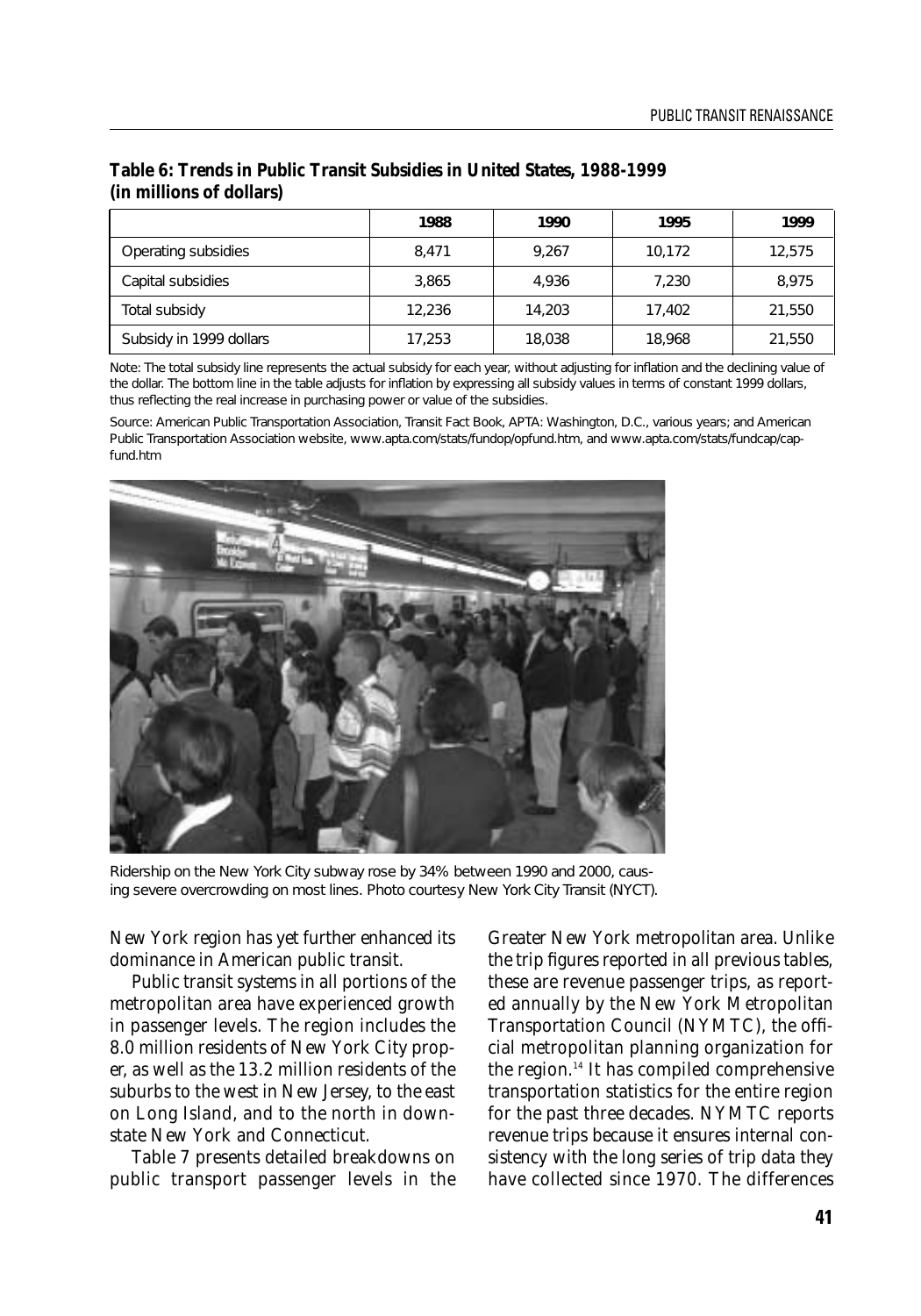| (millions of revenue passenger trips) |                |                |                |              |                |      |
|---------------------------------------|----------------|----------------|----------------|--------------|----------------|------|
|                                       | 1995           | 1996           | 1997           | 1998         | 1999           | 2000 |
| Bus systems, total                    | 809            | 848            | 910            | 982          | 1038           | 1078 |
| <b>NYC Transit</b>                    | 460            | 488            | 541            | 615          | 666            | 699  |
| NYC privates                          | 78             | 79             | 82             | 80           | 81             | 82   |
| NYC suburban                          | 59             | 66             | 69             | 70           | 72             | 73   |
| <b>NJ</b> Transit                     | 126            | 127            | 130            | 133          | 138            | 142  |
| Conn Transit                          | 10             | 12             | 12             | 12           | 12             | 12   |
| CT privates                           | $\mathsf{Q}$   | $\mathsf{Q}$   | 8              | $\mathsf{Q}$ | 10             | 10   |
| NJ privates                           | 67             | 67             | 68             | 63           | 59             | 60   |
| Urban rail, total                     | 1161           | 1179           | 1203           | 1276         | 1359           | 1463 |
| NYCT subway                           | 1093           | 1109           | 1132           | 1203         | 1283           | 1381 |
| Staten Island RT                      | 5              | 5              | $\overline{4}$ | 4            | $\overline{4}$ | 4    |
| PATH & Newark                         | 63             | 65             | 67             | 69           | 72             | 78   |
| Suburban rail, total                  | 183            | 185            | 190            | 201          | 209            | 222  |
| Long Island                           | 74             | 74             | 76             | 80           | 82             | 86   |
| Metro North                           | 61             | 62             | 63             | 65           | 67             | 71   |
| N.J Transit                           | 48             | 49             | 51             | 56           | 60             | 65   |
| Harbor ferries, total                 | 24             | 25             | 24             | 27           | 28             | 28   |
| Staten Island Ferry                   | 17             | 18             | 17             | 19           | 20             | 20   |
| Private ferries                       | $\overline{7}$ | $\overline{7}$ | $\overline{7}$ | 8            | 8              | 8    |
| Total public transit trips            |                |                |                |              |                |      |
| NYMTC revenue trips                   | 2177           | 2237           | 2327           | 2486         | 2634           | 2791 |
| FTA unlinked trips                    | 2530           | 2643           | 2869           | 2906         | 3130           | 3318 |

# **Table 7: Trends in Public Transit Passenger Levels in the New York-New Jersey-Connecticut Metropolitan Area, 1990-2000**

*Note: Urban rail includes almost exclusively metro and subway services in the New York/New Jersey metropolitan region, with light rail accounting for less than 1% total passengers in 2000. It is important to note the enormous difference between these revenue passenger trip figures reported annually by the New York Metropolitan Transportation Council (the metropolitan planning organization for the region), and the Section 15 trip figures reported by the FTA in its National Transit Database. The FTA figures are about 20% higher due to the inclusion of free transfers between subway lines, which are significant in the New York transit system but require special surveys to estimate.*

*Source: New York Metropolitan Transportation Council, Annual Public Transportation Revenue Passengers in the Tri-State Region, 1989-1999; and updated passenger statistics for the year 2000 from individual public transport systems in the region*

between the NYMTC data and the Federal Transit Administration's (FTA) Section 15 ridership data are considerable, as seen at the bottom of Table 7.

Nevertheless, both NYMTC's revenue trip data and FTA's unlinked trip data unmistakably portray a transit boom since 1995 in the New York metropolitan area. That boom has been centered on the New York City Transit System. Its bus usage grew by 52%, while subway usage rose by 26%. Together, the bus and subway services of New York City Transit (NYCT) accounted for 86% of the total growth in public transport use in the region,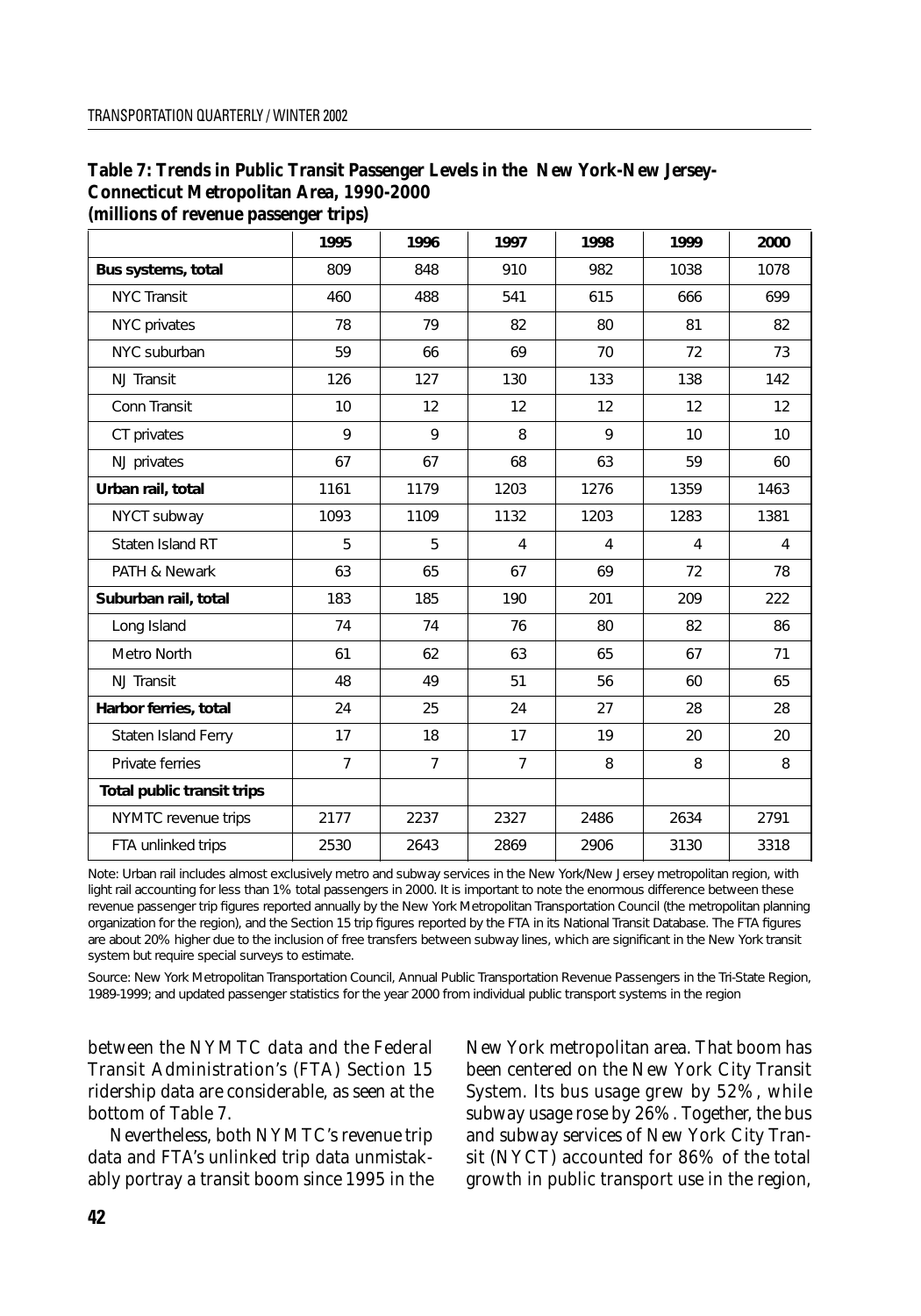

Ridership on New Jersey Transit's suburban rail rose by 48% between 1990 and 2000, leading to crowded platforms (as shown above in Newark) and trains filled beyond capacity, with passengers forced to stand in the aisles and in the vestibules between cars. Photo courtesy M. Rosenthal (photographer for New Jersey Transit).

and by 2000 accounted for 75% of total revenue passenger trips in the region.

The many other transit systems listed in Table 7 represent important components of the region's public transit network. They have also thrived, even if their growth has not been as dramatic as NYCT. New Jersey Transit (NJT), which serves New York's western suburbs, has enjoyed almost continuous growth in riders throughout the decade. NJT suburban rail usage rose by

10% even during the recession years between 1990 and 1995. During the boom years of 1995 to 2000, NJT's rail systems attracted 35% additional passengers, more than twice the rate of growth for the other suburban rail systems in the region. Passenger levels rose by 16% on the Long Island Railroad, the nation's largest commuter railroad, which serves New York's eastern suburbs. Passenger levels also rose by 16% on Metro North, the railroad serving the northern suburbs in downstate New York and Connecticut.

## **Reasons for New York's Public Transport Boom**

The impressive surge in public transit use from 1995 to 2000 was partly due to the economic boom

in the Greater New York Metro Area during the late 1990s. Rapid job growth and increasing affluence encouraged more travel of all types. Increased travel demand directly benefited public transport, but it also helped to raise passenger levels by forcing travelers off the increasingly congested streets and highways and onto subways and suburban trains.<sup>15</sup>

A second factor in public transport's success has been a sharp improvement in fare policy. NYCT provides the most dramatic and impressive example of how crucial fare policy is. In 1997, NYCT introduced the MetroCard, which for the first time provided riders in New York with a quantity discount (11 rides for the price of 10) and equally important, a free transfer between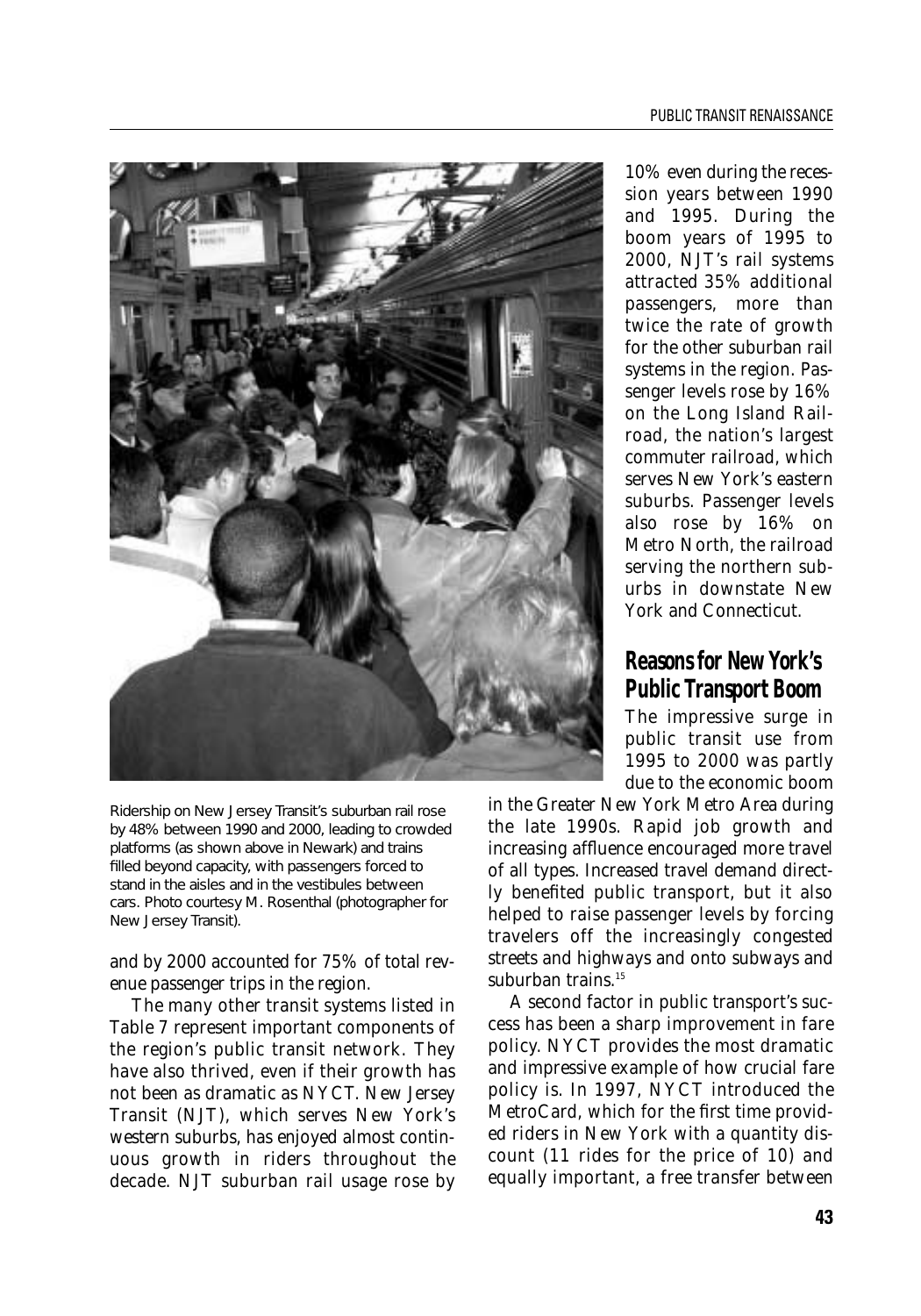

New York City Transit's MetroCard vending machines allow customers to purchase a wide variety of fares and passes using cash, credit, or debit cards. Photo courtesy New York City Transit (NYCT).

bus and subway. For many passengers, it represented a 50% discount on what they had formerly paid, and it probably explains why bus usage has risen even more than subway usage. Transfers within the subway system (among lines) have been free for decades, but the MetroCard essentially made free any bus rides to access subway stations. Moveover, for the first time, monthly, weekly and daily passes were introduced in 1998, allowing unlimited travel for frequent travelers. By 2000, 67% of all riders used some form of discounted MetroCard. NYCT estimates that the various discounts reduced the average fare by 22% from 1997 to 2000.

Fare policy has also been crucial in raising public transport use in New York's western suburbs in New Jersey. With fares held constant for more than 10 years, the real price of taking public transport has fallen by about 25% in constant, inflationadjusted dollars. At the same time, roadway tolls for routes between New York and New Jersey rose, parking fees in Manhattan skyrocketed, and gasoline prices increased. Thus, public transport has become cheaper relative to auto travel into New York City.

As important as fare policy has been, all the region's public transport systems emphasize the improvement in service quality as a major reason for the rise in passenger levels. At NYCT, for example, the MetroCard was followed up by service expansion. Between 1996 and 2000, seat kilometers of capacity increased by 8% for subways and by 21% for buses, bringing service levels to their

highest since 1963. Likewise, NJ Transit has steadily added new trains and buses to their schedules, introducing more express services and increasing service frequency. Moreover, NJT has been completing new connections between rail lines that enable faster, more convenient access to Manhattan without a transfer.

In spite of these service improvements, overcrowding has become a serious problem on public transport throughout the region. Cars packed with standees have become common on suburban rail, even on weekends. Rider groups (such as The Straphangers in New York) have vociferously called for much larger service expansion. While service increases so far have not matched passenger growth, some of the new passenger trips have been accommodated on lines with unused capacity, during off-peak hours, or in the off-peak direction of travel. Moreover,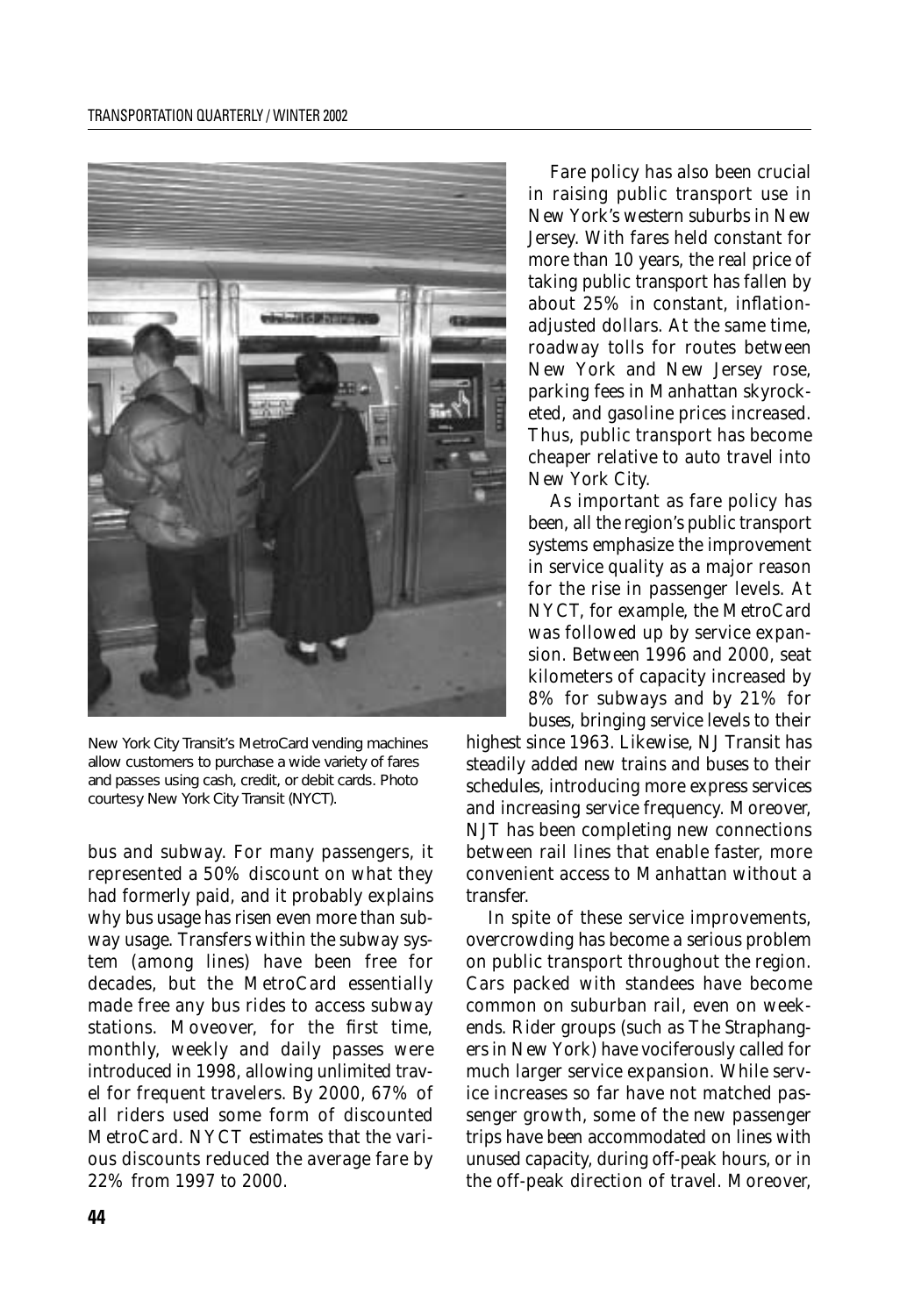NYCT plans increases in peak-hour subway capacity when new rail cars become available in late 2001.

Investments in new vehicles, facilities, and maintenance practices have increased service reliability. For example, the average distance between subway breakdowns at NYCT increased from 22,358 miles in 1989 to 110,180 miles in 2000, a five-fold improvement. NJ Transit has raised the ontime performance of its suburban trains to 97%.

Another crucial improvement to New York's subway system is the reduced crime rate. Over 600 police officers were added in the 1990s to patrol the system. Moreover, by fingerprinting and investigating all fare evaders, the police have caught many serious criminals before they even get into the system. The result has been a stunning 71% drop in felonies committed on the subways since 1989.

## **Recent and Ongoing Capital Projects**

Among the most visible signs of investment in public transport are the renovated railroad stations in Manhattan. Metro North's Grand Central Terminal has been so gloriously restored that it is now one of the most beautiful public spaces in the country. Filled with restaurants, cafes, food markets, and shops of all kinds, the station has become a destination and tourist attraction in its own right. In addition, new entrances increase the access to platforms from the north, saving walking time for workers north of 45th Street. Penn Station (shared by Amtrak, NJ Transit, and the Long Island Railroad) has been modernized and expanded, including a new \$105 million East Concourse (opening in 2002) specifically for NJT. Nevertheless, the complex remains a purely utilitarian, rather oppressive basement station that pales in comparison to the elegant and spacious Penn Station demolished in the 1960s to make way for a skyscraper.

New buses and trains as well as renovated stations provide perhaps the most visible evidence of capital investment. During the 1990s, the New York City Transit System spent more than \$13 billion to modernize and upgrade stations, vehicles, tracks, tunnels, and signaling, and that came on top of \$11 billion spent on such capital improvements during the 1980s. Over 150 subway stations have been rebuilt. More than 5,800 subway cars and 4,400 buses have been replaced or rebuilt. An additional 2,400 new, state-of-the-art subway cars will be put into service by 2004.

The single largest capital project currently underway at NYCT is the \$650 million connection through the 63rd Street Tunnel (under the East River). It should be completed in late 2001 and will provide a faster routing for the heavily-used Queens Boulevard line. That improved link will permit 20% more subway trains per hour between Manhattan and Queens.

NJ Transit has been constructing similar connection improvements. The Midtown Direct and Montclair Connections enable suburban rail riders on some northern lines to travel directly into Penn Station Manhattan instead of their former circuitous route via Hoboken with a transfer to the PATH subway line to cross the Hudson. The new Secaucus Transfer (opening in 2003) will still require changing trains but will permit a much faster trip to Manhattan through an easy transfer from several other northern lines to the Northeast Corridor line into Penn Station, instead of the current circuitous route via the Hoboken terminal.

Similar to NYCT, NJ Transit has also made vehicle replacement and station rehabilitation a focus of its \$6 billion capital investment program. About a third of its 150 suburban rail stations have been thoroughly rebuilt and modernized, including high-level platforms for easy and quick boarding. By 2005, NJ Transit will have completely replaced its bus and rail fleets with new vehi-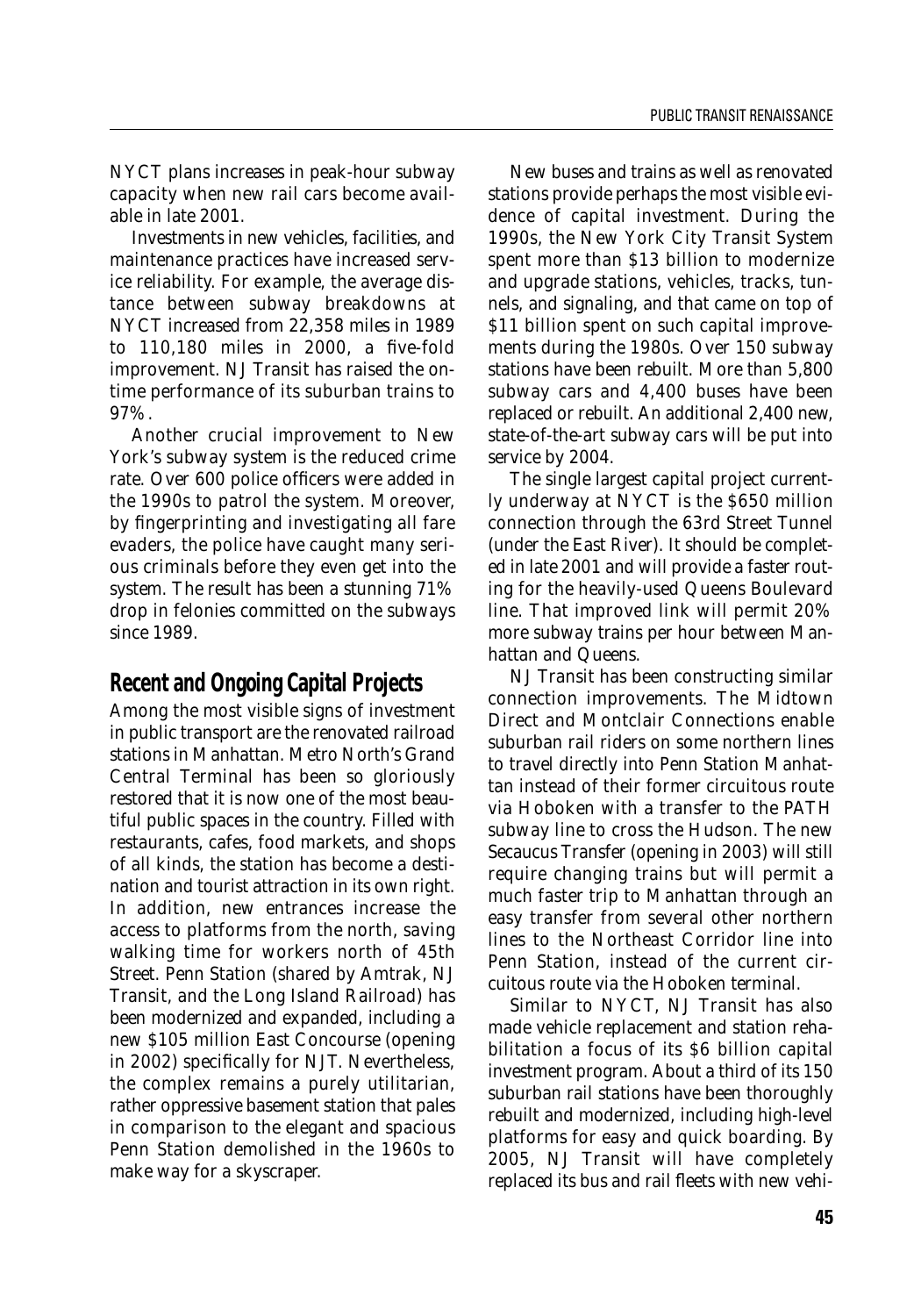

New Jersey Transit has rebuilt a third of its 150 suburban rail stations to provide easier boarding, waiting rooms, and extensive park and ride facilities. Photo courtesy M. Rosenthal (photographer for New Jersey Transit).

cles, including 1,400 new buses, 200 new single-level rail coaches, and 70 rehabilitated rail coaches in the next two years alone. New double-decker rail cars will be introduced on NJT's congested Northeast Corridor Line from Trenton to Manhattan by 2004 or 2005.

The main problem for NJ Transit and the Long Island Railroad is the need for more capacity into Manhattan. The existing Hudson River and East River tunnels must be shared with all Amtrak trains entering New York, resulting in serious congestion. Moreover, Penn Station—shared by NJ Transit, Amtrak, and the Long Island Railroad—is already used beyond its capacity, leading to frequent delays as trains must queue to enter or leave the station. The most pressing needs are for a new Hudson River tunnel, expanded track and platform capacity at Penn Station, and a tunnel to link Penn Station with Grand Central. Unfortunately, the enormous funding required and turf battles among the three railroads have held up progress on expansion.

So far, the only new light rail line in the Greater New York area is NJ Transit's Hudson-Bergen Line in the counties immediately west of the Hudson River. The line already is in operation for 12 km in Bayonne and Jersey City and is being extended another 10 km

in the coming years. NJ Transit is also renovating and extending the old Newark Subway, the only other existing light rail line in the entire region. That will provide an important connection between Newark's two railroad stations (Penn Station and Broad Street Station) and to Newark City Hall. Eventually, it may extend further south to Newark Airport and Elizabeth.

The Port Authority of New York and New Jersey is now completing the first rail links to the region's airports. For several years, the monorail at Newark Airport has connected the three terminals with each other and with long-term parking lots. In October 2001, that monorail was extended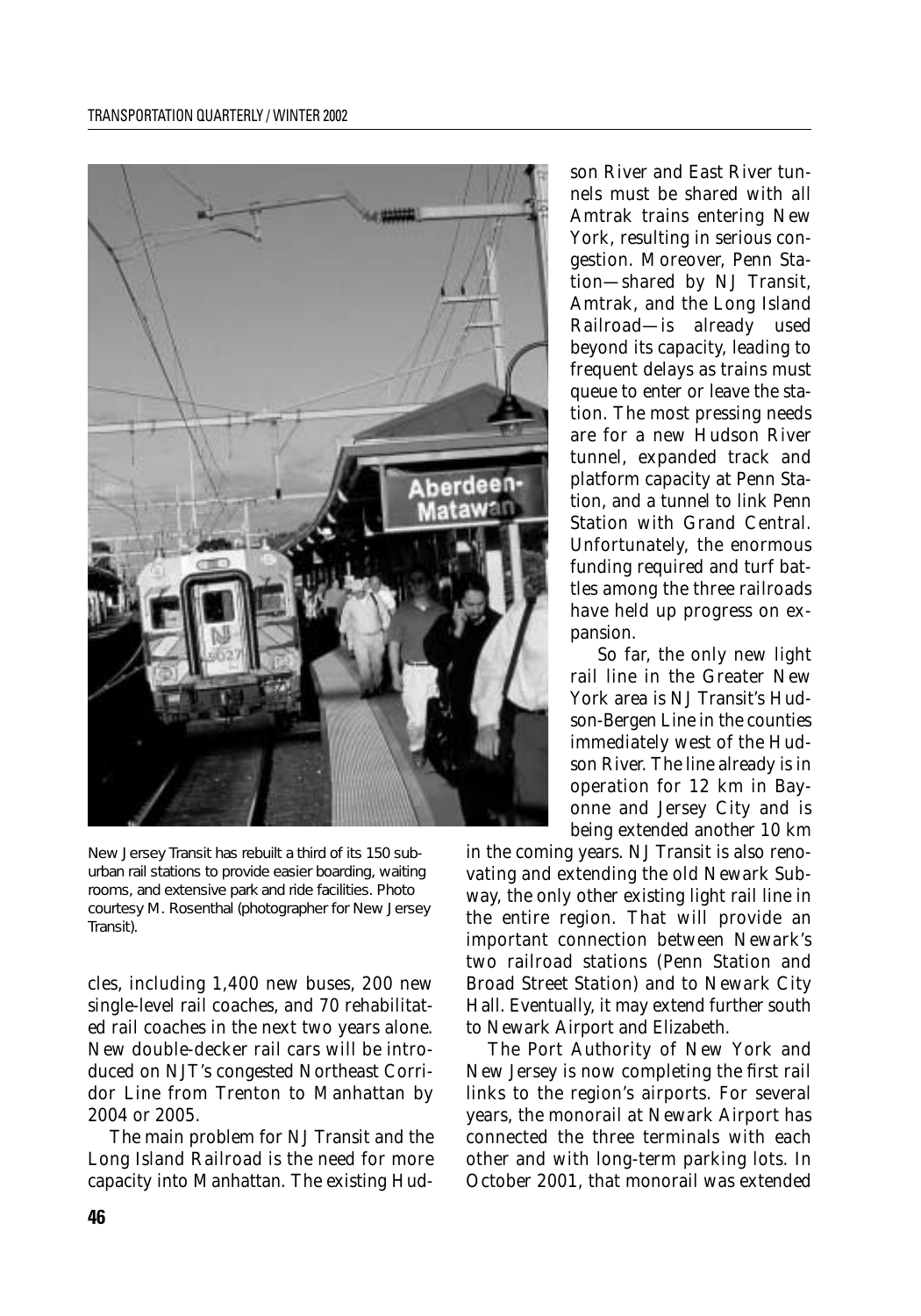to a new suburban rail station on NJ Transit's Northeast Corridor Line. It now provides direct rail access to the airport from Newark and Manhattan to the north and from New Brunswick, Princeton, and Trenton to the south. Once the Secaucus Transfer opens in 2002, the entire rail network will have access to Newark Airport. In 2002, the Port Authority will also have a rail link to Kennedy Airport. The fully automated, fixed guideway JFK AirTrain will connect the airport with the Long Island Railroad (LIRR) suburban rail station at Jamaica and the NYCT subway station at Howard Beach, as well as long-term parking lots. Newark and Kennedy Airports will thus become the ninth and tenth airports in the USA to have direct rail links to central cities.

# **Impacts of Recession and Terrorist Attacks**

Public transit benefited greatly from the economic boom of the late 1990s. That was true for the country as a whole but especially for the New York region. As of late autumn 2001, however, it seemed virtually certain that the national economy would be heading into a recession. Moreover, the New York economy is likely to suffer the most. The dramatic fall in stock markets had already hurt New York by mid-2001, with multiplier effects on the local economy.

Far worse, the terrorist attack on the World Trade Center on September 11, 2001, destroyed an important part of the financial district in Lower Manhattan, including several subway stations and tunnels. There have been enormous disruptions in New York's economy and transport system ever since. It will take many billions of dollars just to repair the damage done, let alone begin any new capital projects, such as the planned Second Avenue subway or the new LIRR tunnel under the East River to access Grand

Central Terminal. Tourism has dropped off sharply since the attacks, with many New York hotels, restaurants, and theatres in dire financial straits. The finances of New York City as well as New York State have been dealt a devastating blow; the region can only hope for generous federal aid for reconstruction. The Comptroller of New York estimates the costs for the coming two years to be almost \$100 billion: \$34 billion in property damage and \$60 billion in lost jobs and rents, with a corresponding loss in tax revenues.16

The initial national passenger trends for 2001 show continuing ridership growth. The American Public Transportation Association (APTA) reported a 3% increase in transit trips for the first six months of 2001 (compared to the same period in 2000).<sup>17</sup> Unfortunately, the growth seems unlikely to continue. National transit use will probably fall later in 2001 and into 2002 due to the national recession (and falling gasoline prices) and the special, terrorist-induced decline in ridership in New York, public transit's best market. With segments of five key subway lines completely out of service, and with tens of thousands of jobs lost in the financial district, it seems almost certain that New York's transit use will fall for the coming year or two at least.

Thus, it looks like public transit may be headed into another downward portion of its cyclical ridership curve, due to factors beyond the control of the transit industry. It is important to note, however, that cyclical ups and downs have been typical for transit and must be viewed in a longer-run context. As Figure 1 so clearly portrays, the long-term trend in public transit use has been encouraging over the past thirty years. The 21% growth in ridership between 1995 and 2000, in particular, was very impressive. It should not be overshadowed by the likely ridership losses due to recession and the tragic terrorist attack on New York in September 2001.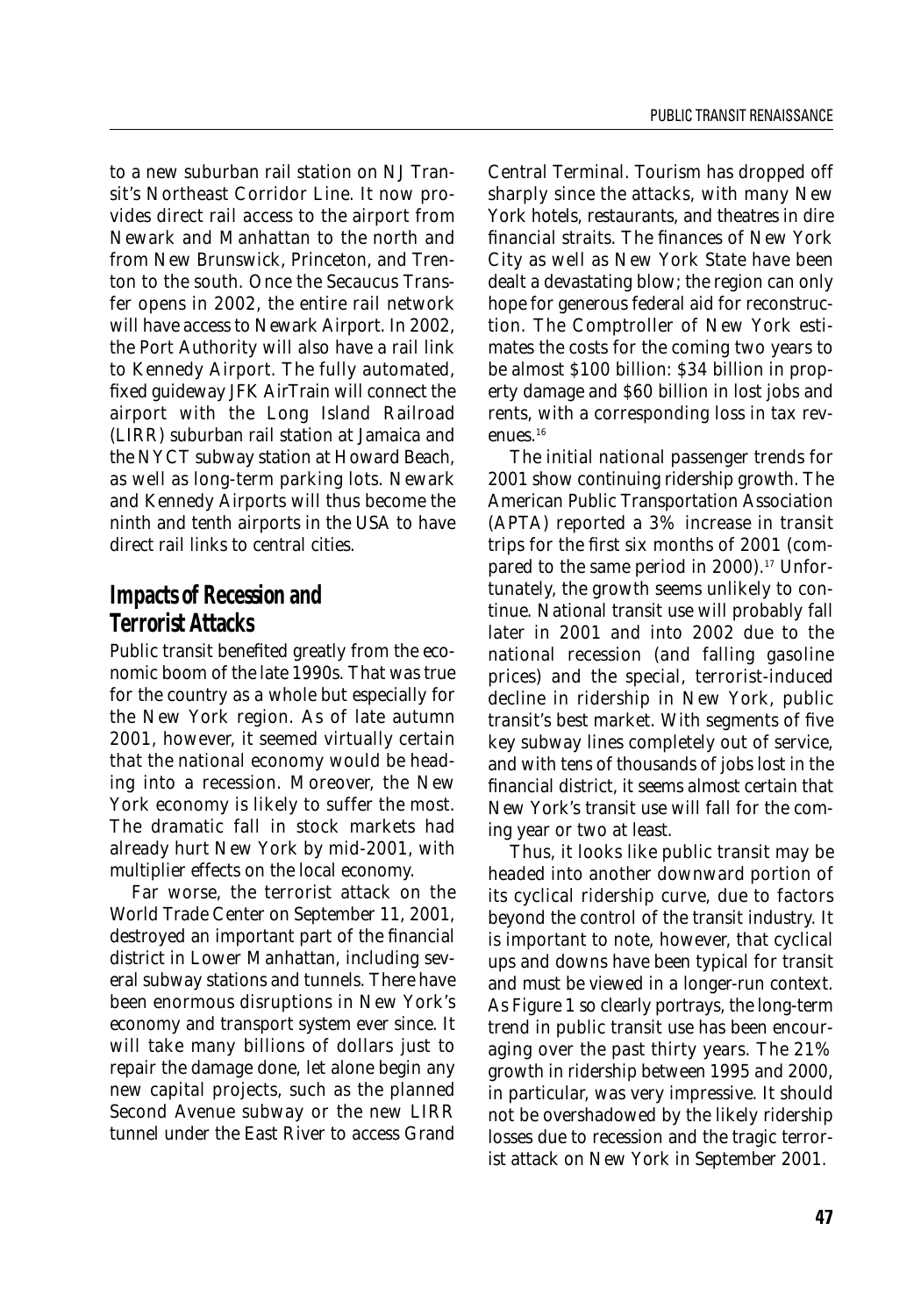# **Endnotes**

1. Taylor, Brian and McCullogh, William, Lost Riders, Access, No. 13, Fall 1998.

2. Part of the jump in ridership from 1973 to 1980 was due to APTA's inclusion of additional transit modes (suburban rail, ferry boat, and inclined plane) in the 1980 total trip statistic for the first time. If one subtracts out those additional modes from the 1980 trip total, it yields a net increase of 23% from 1973 to 1980 instead of the 31% calculated from the unadjusted figures. Thus, the real increase in transit use was substantial even when controlling for the statistical change in 1980. It is important to emphasize that the 21% increase reported for the period 1995 to 2000 is not distorted in this way, since exactly the same trip definitions and measurement procedures were used in both years. All trip totals reflected in Figure 1 refer to unlinked trips. Prior to 1979, these were called total passenger trips, and they included revenue, transfer, and free trips, and thus were comparable to the current unlinked trips.

3. As noted above, the total increase for the entire 30-year period is slightly inflated by the inclusion of additional transit modes in 1980. If those additional modes are excluded, the 30-year increase in riders is recalculated to be 1.6 billion instead of 2 billion. That adjustment is not quite fair, however, since it excludes suburban rail, which has experienced considerable growth in recent years.

4. Many authors have examined these pro-auto, pro-sprawl policies in detail. For example, see Pucher, J., "Urban Travel Behavior as the Outcome of Public Policy: The Example of Modal Split in Western Europe and North America," *Journal of the American Planning Association,* Vol. 54, No. 4, Autumn 1988, pp. 509-520; Vuchic, V., *Transportation for Livable Cities*, New Brunswick, NJ, Center for Urban Policy Research, 1999; Newman, P. and Kenworthy, J., *Sustainability and Cities,* Washington, D.C., Island Press, 1999; Cervero, R., *The Transit Metropolis,* Washington, D.C., Island Press, 1998.

5. The term *heavy rail,* used by the Federal Transit Administration and the American Public Transportation Association, refers to subway and elevated systems with fully separate rights of way, usually called *metros* in the rest of the world. *Light rail* generally refers to modern trolley, streetcar or tramway systems. *Suburban rail,* also called commuter rail, is usually radially oriented from the city center out to the suburbs, involving considerably longer trip lengths and much wider station spacing than heavy rail.

6. Taylor and McCullough, "Lost Riders."

7. The 1990 and 1995 total transit ridership figures for the New York/New Jersey metropolitan area were obtained directly from the Federal Transit Administration's National Transit Database for those years. They are based on the official Section 15 reports and include all modes of transit and all transit systems in the entire metropolitan region.

8. As explained above, the term *heavy rail* and *metro* are synonymous, refering to subway and elevated systems with fully separate rights-of-way.

9. Texas Transportation Institute, *The 1999 Annual Urban Mobility Report,* College Station, Texas, 1999.

10. American Public Transportation Association, *Public Transportation Fact Book,* 2001.

11. Texas Transportation Institute, *The 1999 Annual Urban Mobility Report.*

12. Federal Transit Administration, *National Transit Database,* 1999 detailed service level report by urbanized area.

13. Federal Highway Adminstration, *1995 Nationwide Personal Transportation Study,* Washington, D.C., U.S. Department of Transportation, 1998.